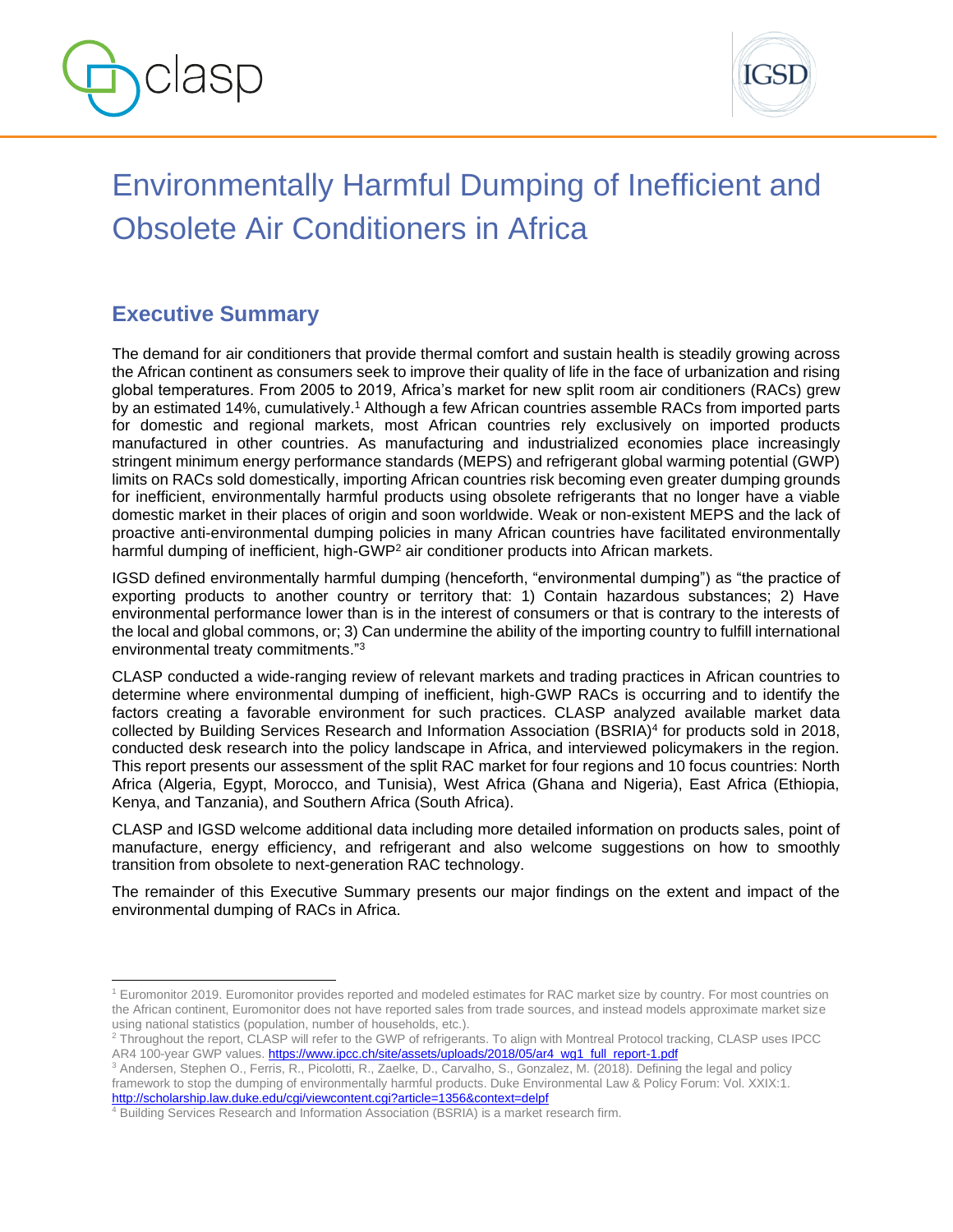### **Market evidence of environmental dumping of low efficiency RACs into African markets**

- RACs with energy efficiency ratios (EERs) less than 3.0 W/W (henceforth referred to as "low efficiency" RACs) make up 35% of the overall RAC sales in the ten focus countries. The market size for these low efficiency units is about 650,000 units annually. Most RAC manufacturing economies like China, South Korea, Japan, and the US have minimum energy performance standards (MEPS) above 3.0 W/W, meaning such products could not be sold in the countries where they are manufactured.
- At least 50% of the imported low efficiency units are imported from China, with Korea (3.9%), the US (3.2%) and Japan (1.7%) accounting for the other major non-African sources of low efficiency AC equipment. These fractions could be higher since information on the source country was not available for 39% of the imported low efficiency dataset.<sup>5</sup>
- Non-African local subsidiaries or joint ventures with African companies in Egypt and Nigeria assemble the majority (80%) of low-efficiency RACs sold in the ten focus countries, <sup>6</sup> as discussed later.



#### *Figure 1: Low efficiency RACs sold in 10 African countries with locally manufactured share indicated*

# **Market evidence of environmental dumping of high-GWP RACs into African markets**

- R-22<sup>7</sup> is an obsolete ozone-depleting greenhouse gas (GHG) in the final stage of phase out under the Montreal Protocol on Substances that Deplete the Ozone Layer (Montreal Protocol) while R-410A<sup>8</sup> is an obsolete ozone-safe GHG that will soon be phased down under the Kigali Amendment to the Montreal Protocol.
- RACs containing R-22 still account for 47% of overall sales in the ten African focus countries,<sup>9</sup> with a market size of about 800,000 units. Most of the remainder of overall sales in the ten countries use R-410A, with a very small percentage of lower GWP R-32<sup>10</sup> RACs sold exclusively in South Africa.

<sup>&</sup>lt;sup>5</sup> Based on analysis of BSRIA 2018 RAC sales data. See Methodology section for further details.

<sup>&</sup>lt;sup>6</sup> Based on analysis of BSRIA 2018 RAC sales data. See Methodology section for further details.

<sup>7</sup> R-22, a hydrochlorofluorocarbon (HCFC) refrigerant with a GWP of 1,810 over a 100-year time horizon (IPCC AR4), is scheduled to be phased out globally in accordance with the Montreal Protocol.

<sup>&</sup>lt;sup>8</sup> R-410A, a hydrofluorocarbon (HFC) refrigerant blend with a GWP of 2,088 over a 100-year time horizon (IPCC AR4) is scheduled to be phased down under the Kigali Amendment to the Montreal Protocol.

<sup>9</sup> Based on BSRIA sales weighted data for 10 countries. R-410A RACs accounted for 49% of sales, R-32 RACs accounted for 1% of sales, and refrigerant type was not available for the remaining 3%.

<sup>10</sup> R-32 is a low-GWP hydrofluorocarbon (HFC) refrigerant blend with a GWP of 675 over a 100-year time horizon (IPCC AR4).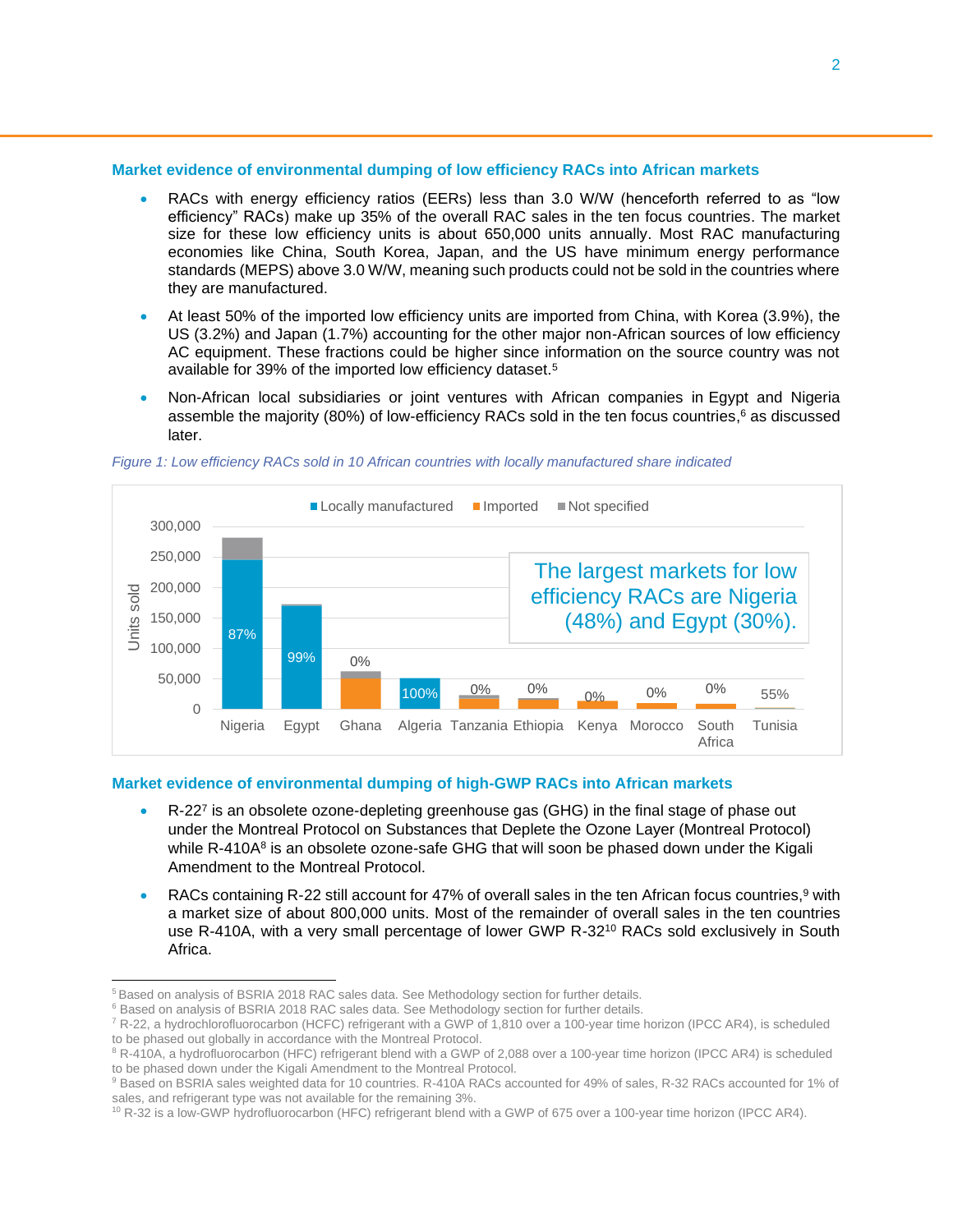- A large portion of R-22 units are assembled locally (82%), half of which come from joint ventures between local Egyptian or Nigerian assemblers and international Asian companies.
- China is the largest source of imported R-22 RACs (57%), followed by Egypt (11%), the US (3%), Nigeria (1.6%), and South Korea (0.6%). This share of imports from each country could be even larger - country of origin was not available for 27% of the imported R-22 RAC models in the BSRIA dataset. 11

*Figure 2: R-22 RACs in Africa compared to MEPS (N=114, V=789,778) <sup>12</sup>*



<sup>\*</sup>Ghana recently committed to raising the MEPS for RACs from 2.80 W/W to 3.0 W/W

<sup>&</sup>lt;sup>11</sup> Based on analysis of BSRIA 2018 RAC sales data. See Methodology section for further details.

<sup>&</sup>lt;sup>12</sup> MEPS levels in the chart are reported in EER. For the max, mid, and min U4E model MEPS, the levels were converted from ISO CSPF to EER using the formula EER = CSPF / 1.062 in accordance with ISO Testing Standard 16358-1:2013.

[https://www.iea.org/policies/6832-minimum-energy-performance-standards-and-labelling-for-air-conditioners-with-cooling-capacity-](https://www.iea.org/policies/6832-minimum-energy-performance-standards-and-labelling-for-air-conditioners-with-cooling-capacity-71kw)[71kw](https://www.iea.org/policies/6832-minimum-energy-performance-standards-and-labelling-for-air-conditioners-with-cooling-capacity-71kw)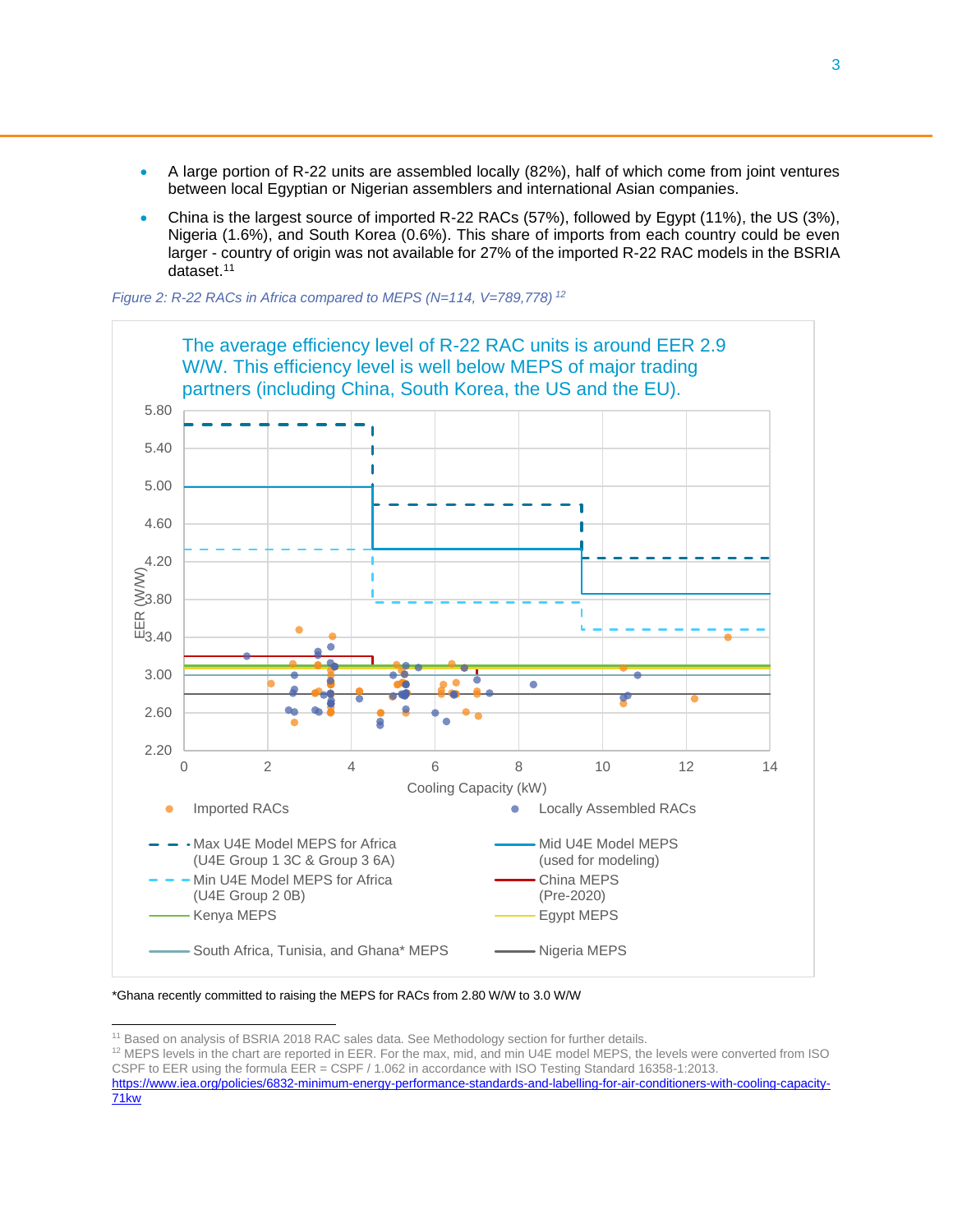# **Identifying the sources of obsolete RACs and RAC components**

While there is local assembly of air conditioners in some African countries, particularly Algeria, Egypt, Nigeria, and Tunisia, most African economies import their RACs from major RAC manufacturing economies such as China, South Korea, the US, and Japan. According to Comtrade import statistics, in 2018, China supplied approximately 80% of the RACs imported by the 10 focus countries, followed by Thailand (6%), Turkey (3%), and South Korea (2%).<sup>13</sup> As well, China supplies 71% of the compressors used in refrigeration equipment imported by the focus countries. Other major sources for compressors include Thailand (7%), Germany (3%), France (2%) and Spain (2%). 14

African countries with significant local assembly of cooling products typically have national requirements and policies that provide incentives for national assembly (i.e., lower import duties for components, domestic content requirements) or bans on the import of assembled units.

A large portion of new, low efficiency RACs using obsolete refrigerants are imported into Africa from major non-African manufacturing countries. However, this research uncovered that there are other major sources for obsolete technology in Africa. Specifically, locally assembled RACs, produced by joint ventures (JVs) between local African companies and large non-African manufacturing companies, produce a significant amount of the low efficiency products utilizing R-22 and R-410A refrigerants. Often, the products produced by these joint ventures are less efficient than those produced by the non-African joint venture member companies for their own domestic markets.

This research identified that environmental dumping of obsolete space cooling technology is occurring in Africa, and the four main sources of environmental dumping are:

- Non-African companies exporting low efficiency RACs containing obsolete refrigerant technologies (at least 26% of the low efficiency RAC market in the focus countries).
- Local subsidiaries of non-African companies assembling RACs in Africa, using imported components for products that are too inefficient to be sold in the domestic market of the non-African companies. These products are sold under the branding of the non-African company (at least 6% of the low efficiency RAC market).
- Joint ventures between smaller African assemblers and large, non-African RAC manufacturers assembling low efficiency RACs that would not be marketable in the home territories of the non-Africa joint venture partner (at least 23% of the low efficiency RAC market). These joint ventures sometimes sell products under the internationally recognized brand names of the non-African JV partners, but also sometimes sell products under brand names unique to the African market.<sup>15</sup>
- Wholly independent African RAC assemblers, not part of a joint venture, importing components<sup>16</sup> for and assembling low efficiency RACs (at least 18% of the low efficiency RAC market). Consider also that African RAC assemblers are hampered in supplying superior products because they compete against low prices of products that are indistinguishable in appearance.

<sup>&</sup>lt;sup>13</sup> BSRIA's data set is more detailed, but covers a smaller sample size than Comtrade, thus why CLASP references the overall RAC imports/exports shares calculated from Comtrade's data.

<sup>14</sup> U.N. Comtrade statistics for 2018 for the 10 focus countries. HS code 841510 is used for all RACs and HS code 841430 is used for compressors. See Methodology section for further details.

<sup>&</sup>lt;sup>15</sup> For example, the Miraco Carrier joint venture in Egypt assembles Carrier, Midea, and Toshiba branded products. In Nigeria, the Haier Thermocool joint venture brands their products as Haier Thermocool.

<sup>&</sup>lt;sup>16</sup> China is the major manufacturer and exporter of key RAC components, in particular compressors. See: Nicholson, Scott R, and Charles W Booten. 2019. "Mapping the Supply Chain for Room Air Conditioning Compressors."<https://doi.org/10.2172/1524770>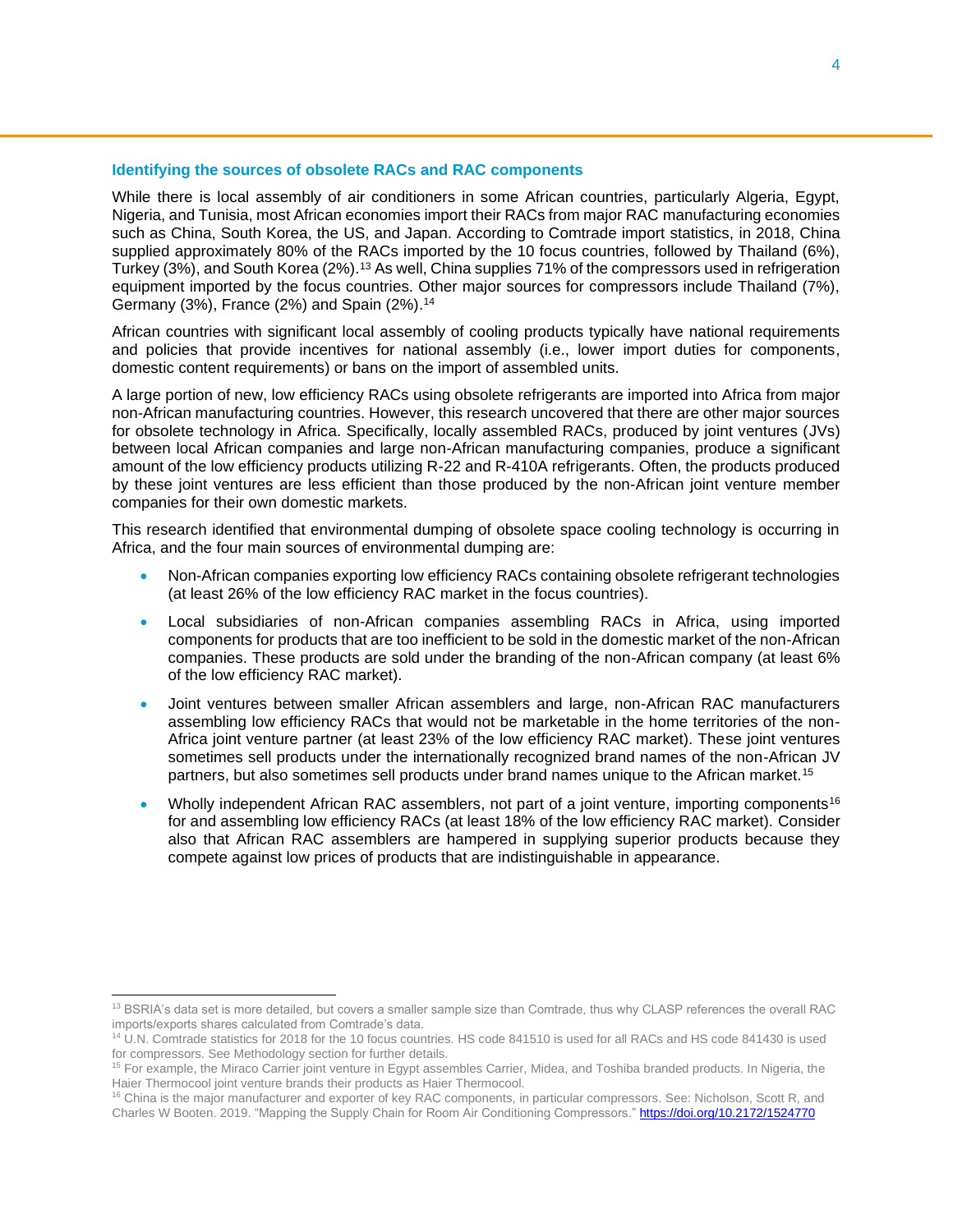



#### **Impacts of environmental dumping of inefficient, high-GWP RACs**

The prevalence of low efficiency RACs puts extra strain on governments' and consumers' budgets. Customers pay higher electricity bills and countries pay more for electricity generation facilities, imported fuel, and electricity transmission, and distribution infrastructure. Transitioning to high efficiency RACs can reduce the burden not only on consumers, but also on governments - for example, a World Bank study on northern Africa's RAC market estimated the per AC unit avoided capacity investment cost could reach an average of \$234 in 2030.<sup>17</sup> This money could be saved by setting and strengthening MEPS and by prohibiting RACs with HCFC and high-GWP (R-410A) refrigerants as is done in developed countries.

Environmental dumping of air conditioning products with obsolete R-22 and R-410A increases the future demand for these damaging refrigerants at a time when they will be expensive or unavailable in some markets, creating incentive for illegal chemical manufacture and trade.

Some African countries have implemented energy performance standards and bans on secondhand ("used") equipment, to prevent the influx of low efficiency, obsolete refrigeration and air conditioning appliances into their markets. However, numerous countries in Africa have not implemented any form of anti-environmental dumping policy for new products and therefore import products that would be prohibited in the countries where the products were manufactured.

<sup>17 2030</sup> savings in 2014 dollars. See: Khalfallah, Ezzedine; Missaoui, Rafik; El Khamlichi, Samira; Ben Hassine, Hassen. 2016. Energy-efficient air conditioning : a case study of the Maghreb : Opportunities for a more efficient market (English). Middle East And North Africa (MENA) Energy Series. Washington, D.C. : World Bank Group. p. 57. <http://documents.worldbank.org/curated/en/754361472471984998/Opportunities-for-a-more-efficient-market>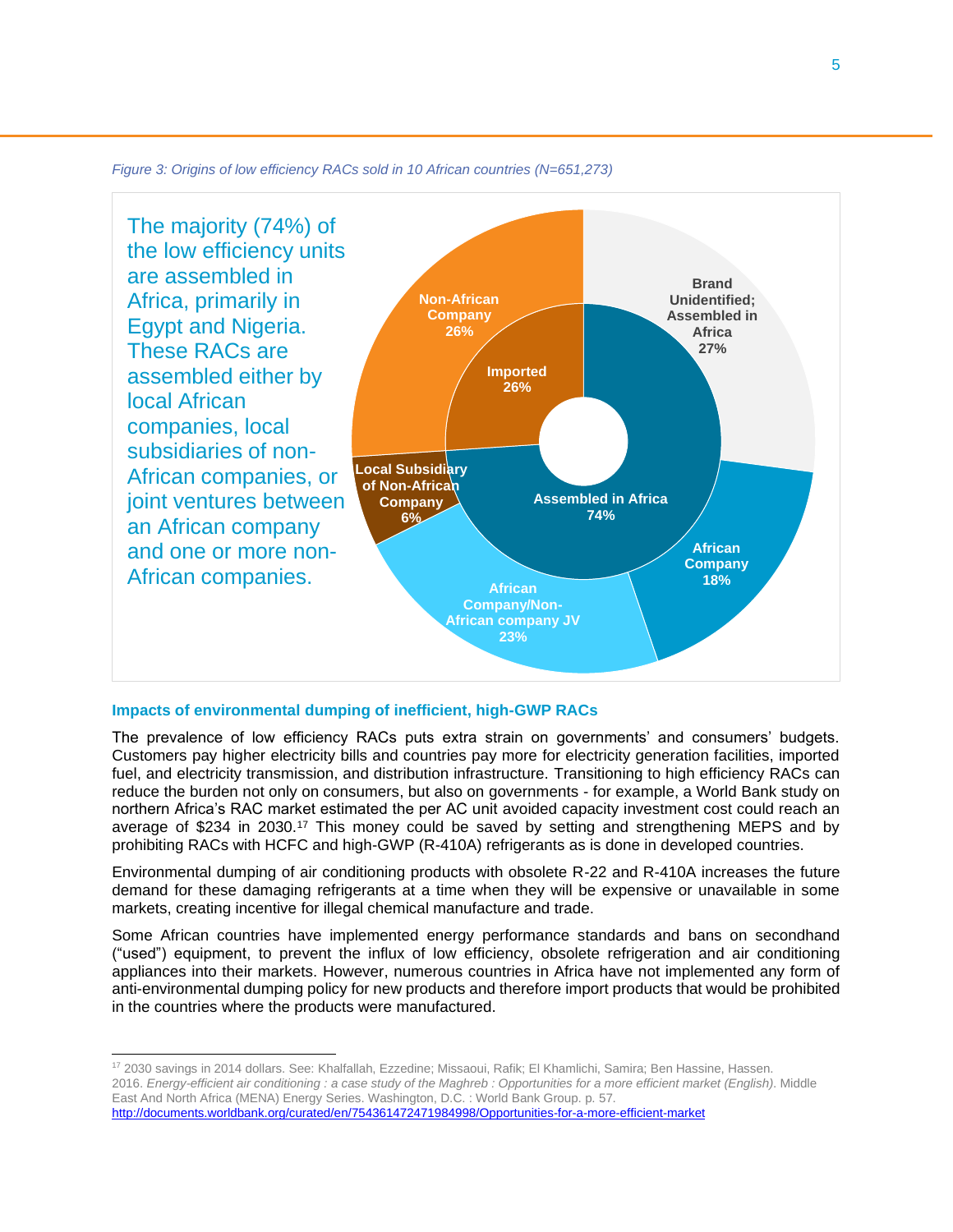CLASP modeled the potential impact of four policy alternatives to demonstrate the additional GHG emissions that result from environmental dumping of RACs in Africa. Each unit contributes to GHG emissions in two ways: indirect GHG emissions result from the fossil fuel electricity used to power the RACs over their life cycle, and direct GHG emissions result from leakage and refilling of high-GWP refrigerants over the RAC life cycle, and end-of-life venting if not properly captured, recycled, or destroyed. The four scenarios we modeled are:

- **Base Case (No Efficiency Policy + Unregulated Refrigerant Market):** A business-as-usual scenario that assumes that the RAC market continues to grow at a constant rate annually through 2030, and that the current market shares of R-22, R-410A, and R-32 RACs gradually change in accordance with Montreal Protocol (MP) phase-out schedules for R-22 and phase-down schedule for R-410A. No additional energy efficiency policies or refrigerant requirements are assumed in this scenario.
- **Policy Scenario 1 (U4E MEPS<sup>18</sup> + Unregulated Refrigerant Market)**: A scenario in which the countries in each region adopt RAC energy efficiency standards equivalent to the U4E Model MEPS in 2022. There are no requirements for the GWP of refrigerants used in RACs in this scenario.
- **Policy Scenario 2 (U4E MEPS + U4E Refrigerant Regulation):** A scenario in which the countries in each region adopt RAC energy efficiency standards equivalent to the U4E Model MEPS in 2022 and require the use of refrigerants with GWP  $\leq$  750 in 2022. For the purpose of modeling, this scenario assumes that all RACs on the market from 2022 onwards use R-32 refrigerant, which has a GWP of 675.
- **Policy Scenario 3 (U4E MEPS + BAT Refrigerant Policy)**: A scenario in which the countries in each region adopt RAC energy efficiency standards equivalent to the U4E Model MEPS in 2022 and require the use of best-available-technology (BAT) refrigerants with GWP < 150 in 2022. For the purpose of modeling, this scenario assumes that all RACs on the market from 2022 onwards use R-290 refrigerant. Recent research estimates that R-290 has a GWP of <1;<sup>19</sup> however, without a more specific value and to keep estimated impacts conservative, CLASP assumes a 100-yr GWP of 1 for the R-290 refrigerant in this scenario. <sup>20</sup>

Adopting U4E Model MEPS in 2022 could reduce cumulative 2022-2030 GHG emissions in the four regions by **40 megatonnes (MT) of CO2e**. Simultaneously adopting the U4E guidance to disallow refrigerants with GWPs greater than 750 could avoid an additional **10 to 15 MT CO2e** through 2030, depending on the level of ambition.

<https://www.esrl.noaa.gov/csd/assessments/ozone/2018/>

<sup>&</sup>lt;sup>18</sup> In September 2019, United for Efficiency (U4E) published model energy performance standards and labeling guidance to assist governments in developing and emerging economies in establishing or strengthening their regulations. These guidelines present an opportunity for African countries to harmonize around ambitious and achievable MEPS and refrigerant requirements. <https://united4efficiency.org/resources/model-regulation-guidelines-for-energy-efficient-and-climate-friendly-air-conditioners/>

<sup>&</sup>lt;sup>19</sup> See Appendix A in WMO (World Meteorological Organization), Scientific Assessment of Ozone Depletion: 2018, Global Ozone Research and Monitoring Project – Report No. 58, 588 pp., Geneva, Switzerland, 2018.

<sup>&</sup>lt;sup>20</sup> Some of the African countries studied are (high ambient temperature) HAT countries, which implies a high load scenario – based on current IEC (International Electrotechnical Commission) safety standards, A3 refrigerants can be used for up to 7 kW units only.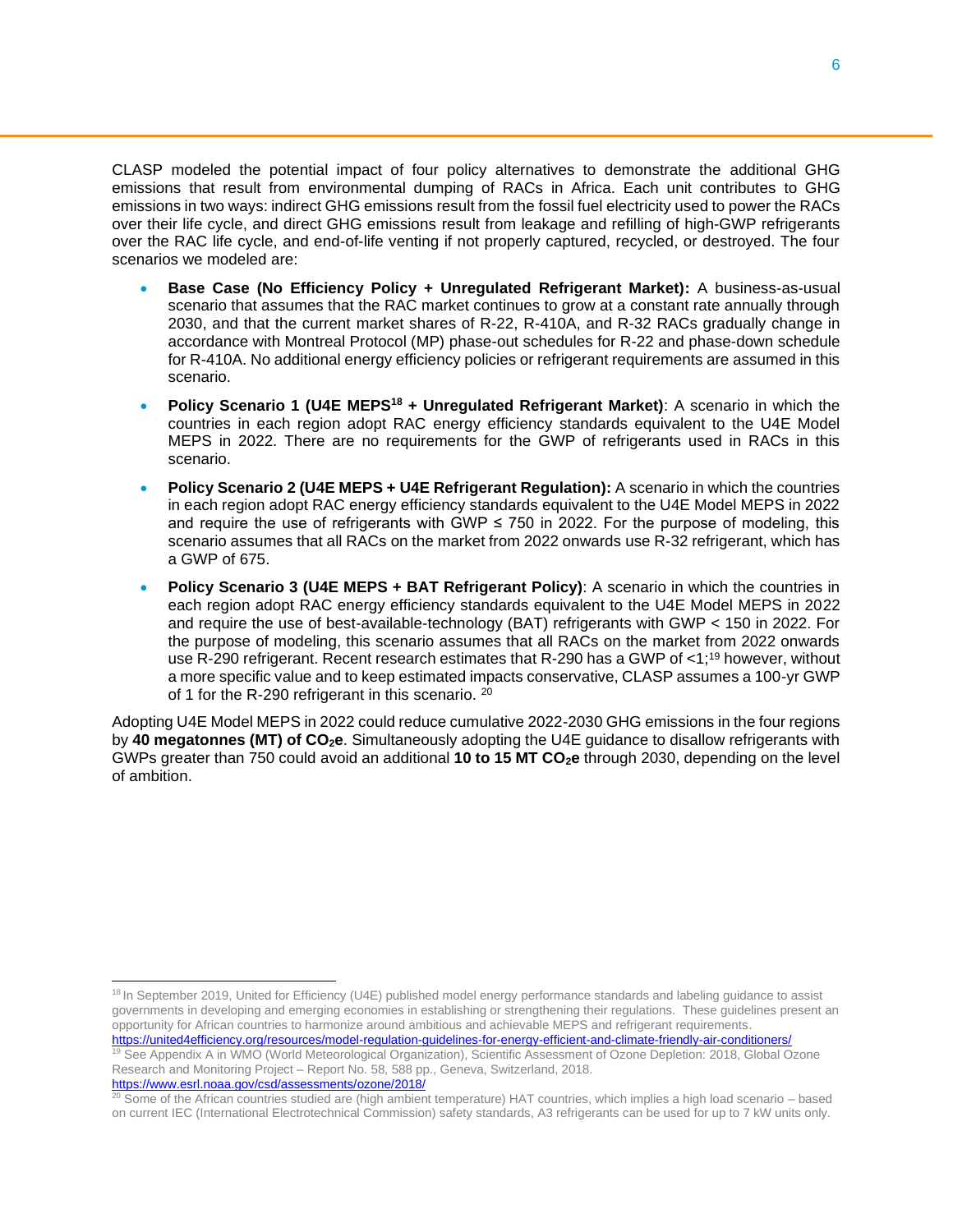

#### *Figure 4: Cumulative 2020-2030 GHG emissions from RACs in Southern Africa under four scenarios*

#### **Tools for policymakers to prevent environmental dumping of RACs**

African policymakers can take action to halt environmental RAC dumping and set in motion a transition to highly-efficient, low-GWP RACs. Measures like energy efficiency policies and energy efficiency-minded trade policy can work together to support African countries in achieving development and climate objectives while limiting emissions from the cooling sector. African consumers will also benefit by having access to high-quality, high-efficiency, affordable products.

Drawing from IGSD's anti-environmental dumping "toolkit", described in ["Defining the legal and Policy](https://delpf.law.duke.edu/article/defining-the-legal-and-policy-framework-to-stop-the-dumping-of-environmentally-harmful-products-andersen-vol29-iss1/)  [Framework to Stop the Dumping of Environmentally Harmful Products,](https://delpf.law.duke.edu/article/defining-the-legal-and-policy-framework-to-stop-the-dumping-of-environmentally-harmful-products-andersen-vol29-iss1/)" these actions include:

- **1. Ratify the Kigali Amendment to the Montreal Protocol and adopt implementing policies.** Ratifying and implementing the Kigali amendment, for those African countries that have not already done so, demonstrates a commitment to pursuing a low-GWP path for cooling technologies. R-22 RACs are still highly prevalent in Africa, however as African countries prepare to phase out R-22 under the Montreal Protocol, in the absence of other policies, R-410A RACS are expected to flood the market, especially as other countries adopt early HFC phasedown strategies. Ratifying and implementing the Kigali Amendment will convey the message to local and non-African RAC manufacturers and exporters that the African market for RACs will require alternative refrigerants. Manufacturers may be more encouraged to bring R-32 and R-290 products into the African market more quickly.
- **2. Design and implement MEPS & labeling policies consistent with major AC-exporting countries.** Currently, the MEPS for RACs in the few African countries with MEPS tend to be low in comparison to the MEPS in place in the countries that manufacture RACs and RAC components. Implementing MEPS at levels comparable to MEPS in RAC source countries can prevent the environmental dumping of inefficient products and provide substantial GHG emissions savings over time. Adopting U4E's model regulations for RACs may offer African countries a means to prevent the environmental dumping of inefficient RACs, as these guidelines present an opportunity to harmonize around ambitious and achievable MEPS and refrigerant requirements.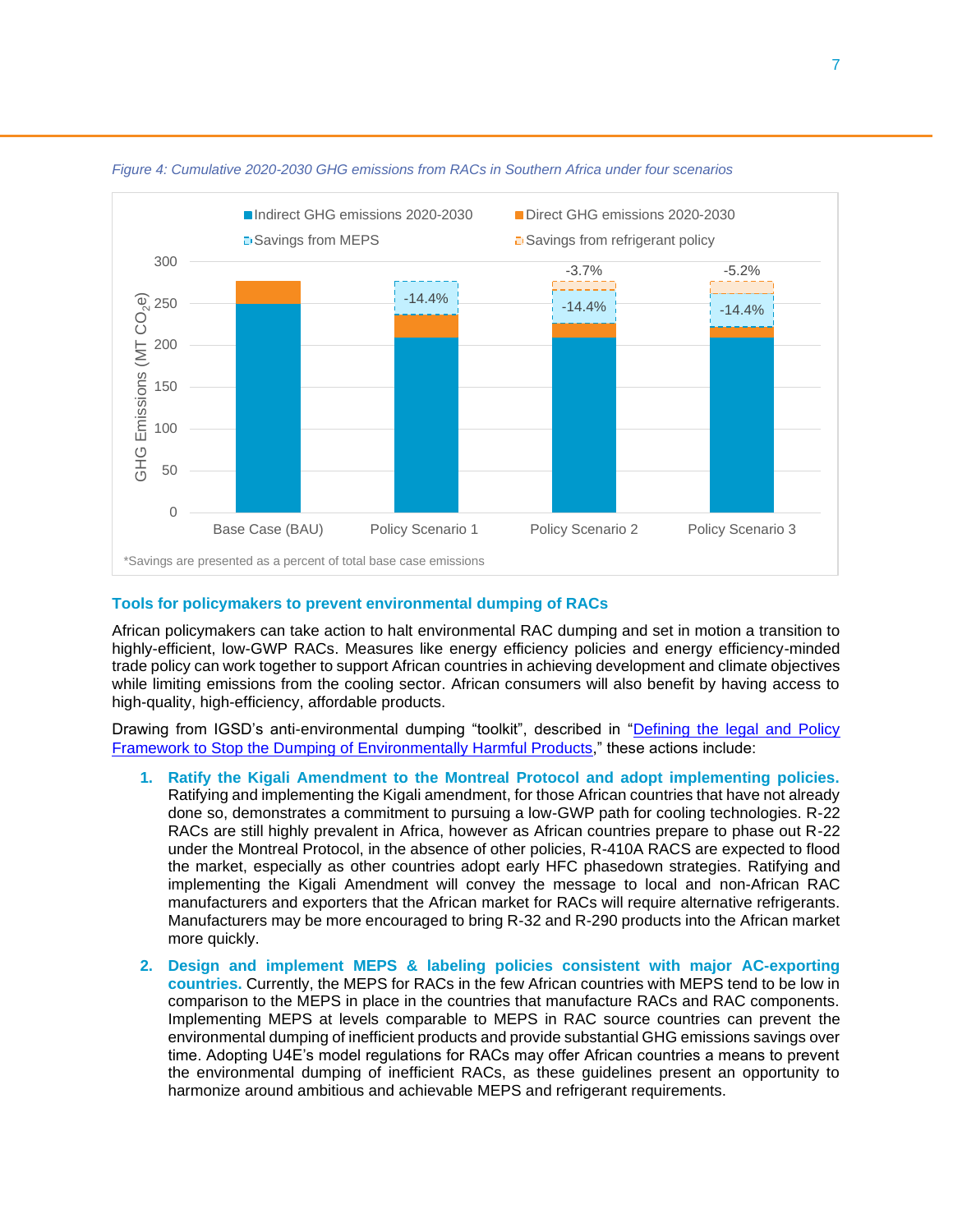- **3. Strengthen institutional arrangements.** Institutional arrangements, including how administrative responsibilities for energy efficiency and refrigerants are allocated within a particular government, are critical for efforts to minimize dumping of cooling equipment and components. This includes efforts to combat fraud in MEPS certifications, labeling and product performance claims. Similarly, coordination between authorities responsible for implementing energy efficiency and Montreal Protocol policies, including energy and customs authorities, is essential. Political support is critical for allied responses of champions within agencies and departments to combat anti-dumping.
- **4. Revise tariffs on RACs to ensure compatibility with energy efficiency goals.** Trade policies can support or hinder energy efficiency policies. High import tariffs, like those protecting local RAC manufacturers in Egypt and Algeria from foreign competition, may perversely prevent newer technologies from entering the market and decrease the level of ambition from local assemblers and joint ventures. Similarly, high tariffs may drive the creation of black markets for unregulated or secondhand products, as observed in Tunisia. Preferential tariffs should be carefully evaluated to ensure that they do not perversely incentivize the assembly and sale of low efficiency products and should be coupled with robust MEPS.
- **5. Ban the import of secondhand, including refurbished, and inefficient RACs and widely publicize and enforce the ban.** Bans on secondhand products, if properly enforced and publicized as in Ghana, can eliminate one official channel for out-of-date or unregulated products. Bans can specify financial penalties for everyone and every enterprise involved in the illegal supply chain.
- **6. Organize bulk purchase and buyers' clubs:** Bulk purchases and buyers' clubs help to aggregate demand and purchase high efficiency and low GWP RACs at affordable prices. This type of program can be designed to target replacement of older and inefficient RAC equipment that contains high-GWP refrigerants. Replacement programs are a tool that governments can deploy to respond to economic downturn, as they create jobs in the service sector and benefit consumers by reducing electricity bills.
- **7. Properly recycle and dispose of obsolete room ACs:** Policies to regulate the disposal of obsolete air conditioning and refrigeration equipment can help to reduce the environmental impacts of high-GWP refrigerants, by avoiding end-of-life leakage and preventing refurbishing and redeployment of used equipment in the secondhand market.<sup>21</sup>
- **8. Elevate solutions to regional level.** Countries will be most successful in addressing environmental dumping when working together regionally to adopt and implement these recommendations (including harmonization around U4E model regulations). Absent regional coordination, if one country adopts policies to avoid environmental dumping, but a neighboring country does not, the neighboring country not only risks greater environmental dumping in its market, but also risks becoming a conduit for continued dumping into its neighbor due to the porous nature of many borders.
- **9. Engage local groups profiting under current system by trading in obsolete equipment to be part of the solution.** For example, Ghana's Energy Commission brought together those involved in trading used cooling products to form an Association with elected leaders to facilitate agreement on a transition plan. For new equipment manufactured or assembled in Africa, identify financial incentives to allow local assemblers to modernize their equipment, organize buyers clubs and trainings so as to empower and engage local groups in the transition towards assemble more efficient RACs and Refrigerants.

<sup>&</sup>lt;sup>21</sup> In regions without existing infrastructure for disposal, refrigerant can be collected and destroyed in local cement kilns and old equipment can be recycled for parts and materials.